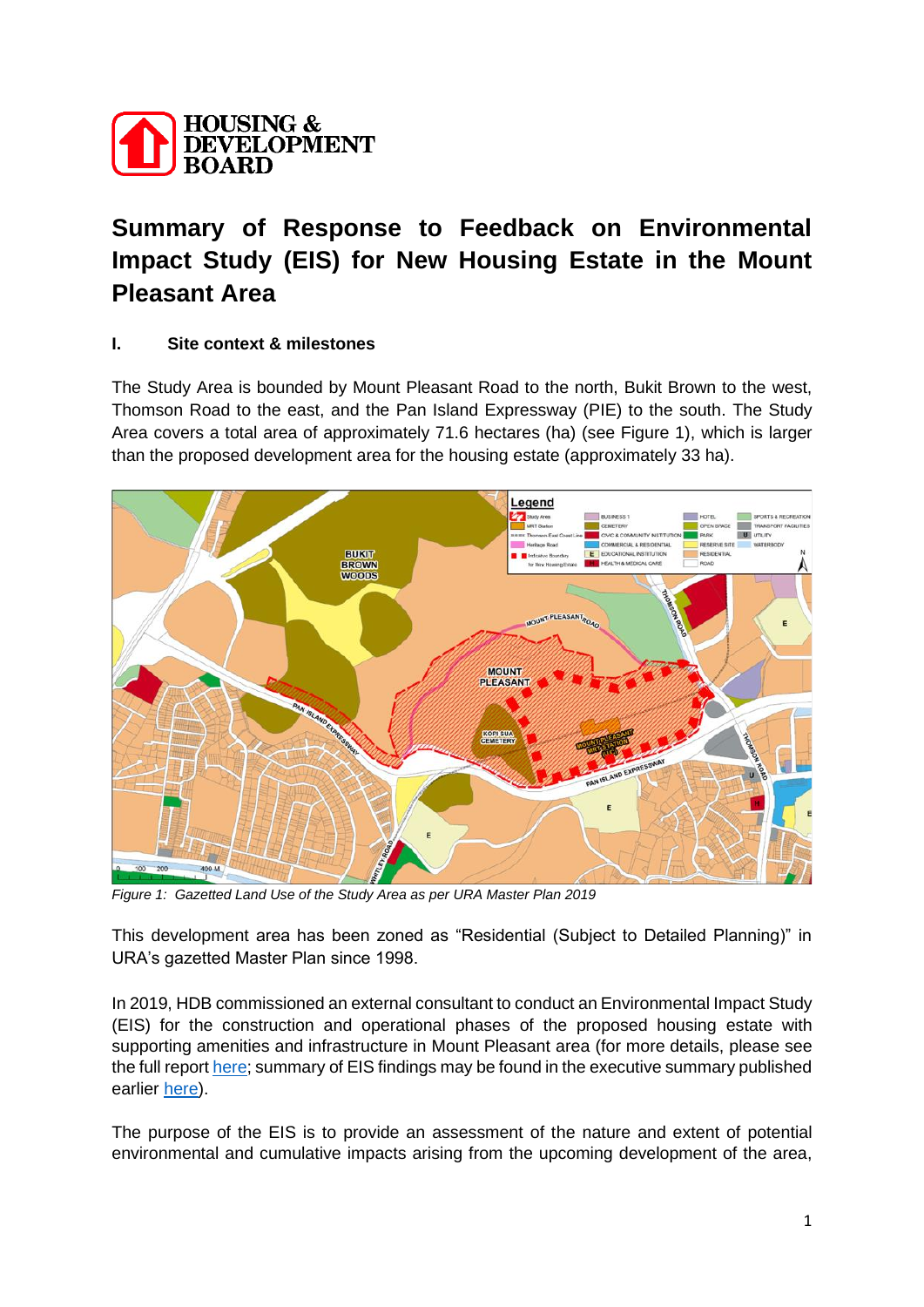and to guide HDB's development plans in a way that would mitigate the potential environmental and cumulative impacts.

The key findings from the EIS are as follows:

a) The study area consist of a partially-naturalised stream (Stream 1), two naturalised streams (Streams 2 and 3), two stormwater drains, and six vegetation types, predominantly abandoned-land forest and managed vegetation including landscape and streetscape plantings, green verges, and managed lawns. Together, they provide a variety of habitats for fauna.



*Figure 2: Existing waterbodies comprising three naturalised/partially naturalised streams (Streams 1, 2, and 3) and two stormwater drains (Drain 1 and 2) in the study area* 

- b) A total of 378 plant species including trees, herbs, climbers and shrubs, were found. Close to half of the species are native, of which about half are of conservation significance. More than 2,500 trees, including 225 large trees, palms and bamboos (≥ 3m in girth/spread) were assessed.
- c) 197 species were recorded during fauna surveys, and the highest concentration of species were recorded in the Kopi Sua Cemetery area. Overall, 14 species of conservation significance were present, namely 10 birds (e.g. Crested Goshawk, White-rumped Shama), one damselfly (i.e. Collared Threadtail), one butterfly (i.e. Common Rose), one reptile (i.e. Asian Softshell Turtle), and one bat species (i.e. bamboo bats).

### **II. Engagement with Stakeholders**

Together with NParks and URA, HDB engaged various nature group representatives, who had assessed the findings of the EIS report and shared their views on how to refine the plans for the new housing estate to further minimise the potential impact to the environment.

The EIS report was also published online for public feedback from 23 Nov 2021 to 21 Dec 2021. In total, we received four pieces of feedback pertaining to the EIS conducted.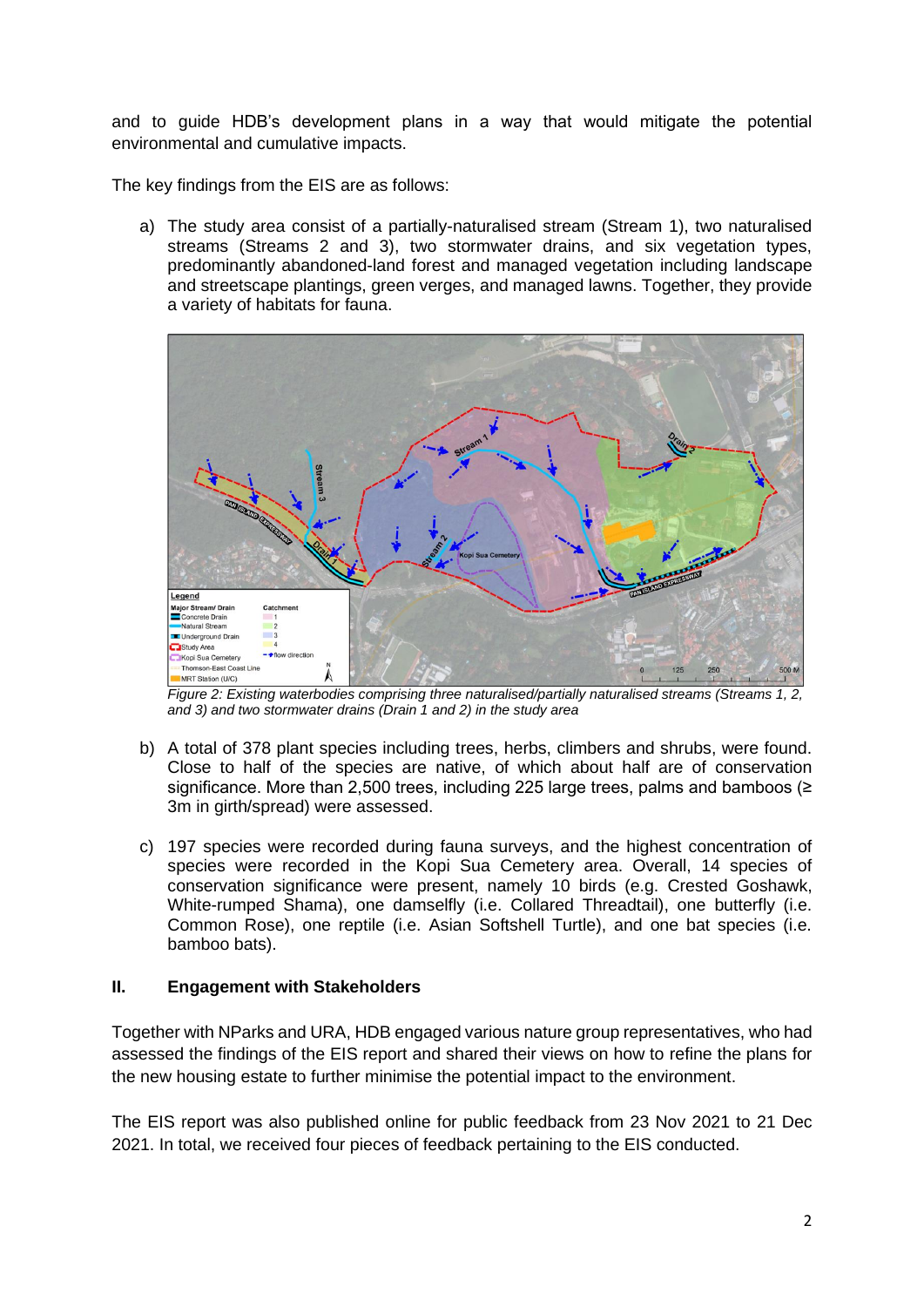## **III. Feedback received**

We are appreciative of the partnership with the nature groups and the interest and feedback from members of the public. We have reviewed all feedback and suggestions that were submitted. One requested to conserve the natural forests in the area to mitigate climate change, while another requested for HDB to consider the noise/pollution levels and effects. There was also a request to include new nature parks within the estate, and a call to reconsider development of the site.

## **IV. Responses to feedback**

There remains a strong demand for public housing. The new housing estate will add about 5,000 new flats and provide a good geographical spread to meet different housing needs, including those of young families wanting to live near their parents in the area.

We are mindful of the need to develop housing areas sensitively while meeting the strong demand for public housing. Taking into consideration the EIS findings and feedback received, HDB will adopt the following key measures to mitigate the environmental impact from the development of the new housing estate:

## **A) Retain 2 out of 3 natural streams in the area; partially retain the 3rd stream**

- HDB, in consultation with LTA, has revised the plan for the road network and access points for the estate.
- With the adjustment, we are able to avoid affecting two of the three streams in the area (i.e. Streams 2 and 3 as shown in Figure 3 below), as well as Kopi Sua Cemetery.
- We will be able to retain about one-third of the upstream portion of Stream 1, where there were more observations of the nationally threatened damselfly. For this upstream portion, HDB will retain a 35m buffer on both sides.
- For the downstream portion of Stream 1, HDB will study how best to divert and integrate it with the urban drainage network to facilitate flood control, while maintaining the hydrological condition of the upper part of the stream.